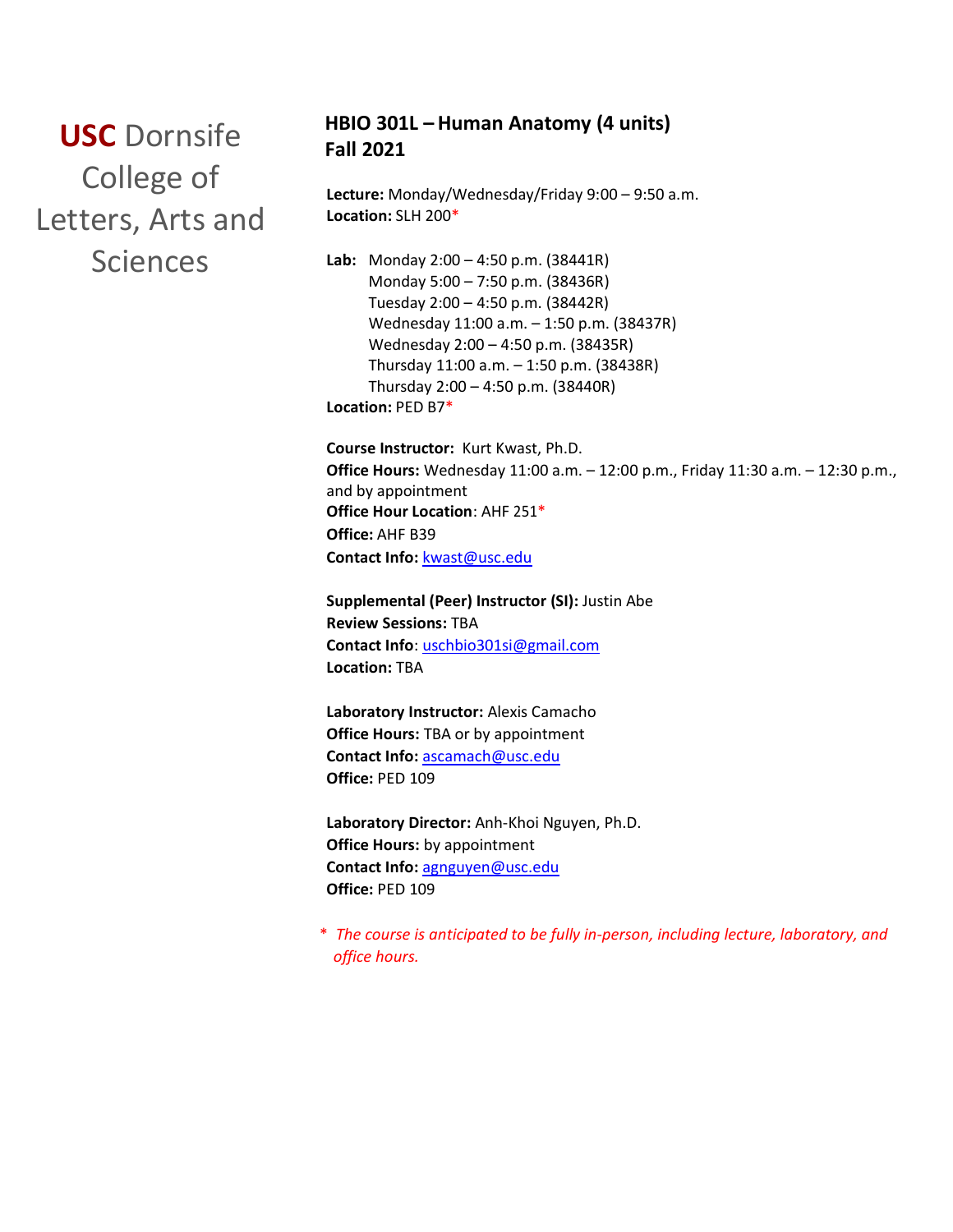# **Course Description**

Exploration of the anatomical structures of the human body to gain a fundamental understanding of the structure and function of body organs and systems and their interactions, emphasizing the tissues and structures that comprise the major organ systems of the body as well as functional implications of these structural relationships.

# **Course Learning Objectives**

The primary learning objective is for students to be able to identify the structural components of the human body and describe their functional attributes. Specific learning objectives include the following:

- Develop a vocabulary of appropriate anatomical terminology in order to be able to effectively communicate information related to anatomy.
- Identify and describe the different levels of organization (*i.e.,* molecules, organelles, cells, tissues, organs, organ systems, and whole organism) and how simpler levels contribute to more complex ones.
- Identify the structural components and be able to describe the functional attributes of each of the body's organ systems and the interrelationships within and between them.
- Use anatomical knowledge in order to predict physiological consequences and knowledge of function to predict anatomical features.
- Describe the pathophysiology of common diseases as well as use critical thinking skills to make real-world connections between life-style choices and human health.

# **Relevant Human Biology BS & BA Degree Learning Objectives Addressed in Part by This Course**

- Develop a deeper comprehension of the central and cross-disciplinary concepts of human biology, which include bioenergetics, the interrelationship of human form and function, physiological homeostasis, and biomechanics.
- Develop proficiency in modern methodologies pertinent to research in biological and medical sciences.
- Think critically, analyze, synthesize, and use information to solve real-world problems.
- Develop sufficient depth of knowledge and skill for graduate study in the health professions or other biologyrelated disciplines or entry-level employment in a wide variety of health-related fields.

# **Technological Proficiency and Hardware/Software Required**

Although there are no specific technology/software requirements *per se*, you will need an internet-enabled device with browser capabilities, such as a tablet, laptop or desktop computer, to access Blackboard, which will be the gateway for most assignments as well as the repository for lecture slides, videos, and other course materials. Should we need to go online, lectures will be delivered via Zoom and exams will require [Respondus Lockdown Browser.](https://download.respondus.com/lockdown/download.php?id=945755274) Support for these resources can be found at th[e ITS Customer Support Center.](https://itservices.usc.edu/)

# **USC Technology Rental Program**

If students need resources to successfully participate in this class, such as a laptop or internet hotspot, you may be eligible for the university's equipment rental program. To apply, please [submit an application.](https://studentbasicneeds.usc.edu/resources/technology-assistance/) The Student Basic Needs team will contact all applicants in early August and distribute equipment to eligible applicants prior to the start of the Fall semester.

# **USC Technology Support Links**

[Zoom information for students](https://keepteaching.usc.edu/start-learning/) [Blackboard help for students](https://studentblackboardhelp.usc.edu/) [Software available to USC Campus](https://software.usc.edu/)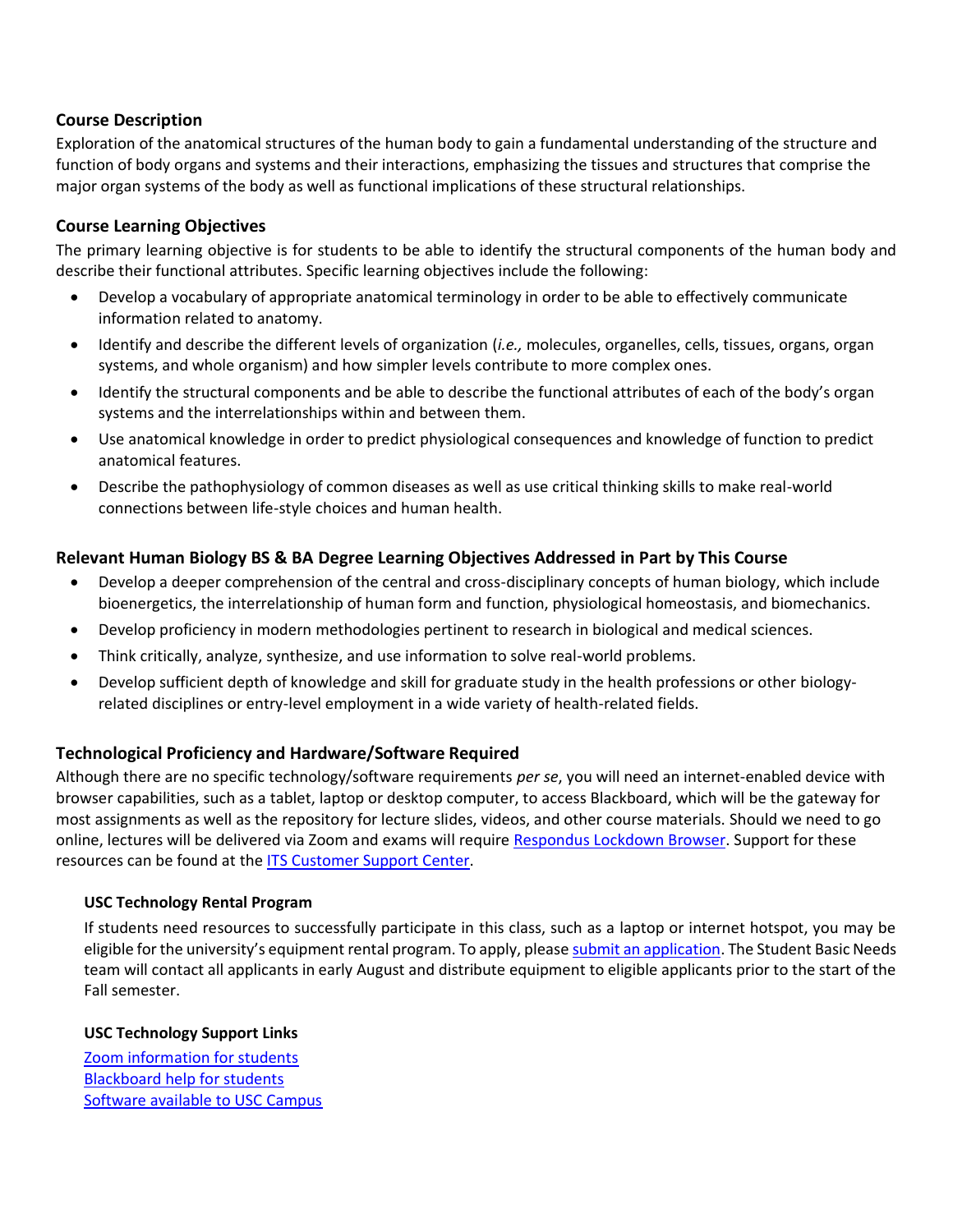## **Required Materials**

**Human Anatomy, 9<sup>th</sup> edition**, Marieb, E. N., Wilhelm, P. B., and J. Mallatt. Pearson Benjamin Cummings, San Francisco, CA, 2017 (ISBN: 9780135747551) with **Modified Mastering A & P/**ET VP A/C, 8/E, ISBN-13: 978-0134568034. Hardcopies of the text can be obtained from the campus bookstore and various online retailers including Pearson. There are many purchasing options including an eText, loose leaf, and hardback version of the text but you must purchase Modified Mastering as this is required for access to the Pearson website where all homework and pre-lecture assignments will be completed. It is not necessary for you to purchase Learning Catalytics as it will not be used this semester.

*Human Anatomy Laboratory Manual*. Matveyenko, M. A. B., Camacho, A., Kwast, K.E. and E. M. Kolb. The spiral bound hard copy is available for purchase at the campus bookstore and USC Custom Publishing, and an electronic version is available from USC Custom Publishing.

# **Description and Assessment of Assignments**

*Written Exams* will be administered in person on specific days during the class period (see Course Schedule below). Exams will be used to access all of the learning objectives. Exams may include multiple choice, multiple answer, true or false, fill-in-the-blank, short answer, or essay questions. A request to take a make-up exam must be accompanied by evidence of a university-sanctioned excused absence (*e.g.,* a letter from a doctor, athletic release, etc.) and must be made before the date of the scheduled exam. Make-up exams may be given in a different format from that of the scheduled exam (*e.g.,* essay). Should the university allow asynchronous students to enroll, online exams may be administered at a different time or day. Asynchronous students who live in a time zone in which taking exams synchronously would be highly inconvenient should contact me the first week of class to discuss arrangements*.*

*In-Class Work* will be unscheduled and used to access all learning objectives, especially the last two. Work may include small group assignments, polls, a summary of lecture points, open-note quizzes, problem solving in groups, a submitted question of a "muddy point," or other individual assignments to be submitted or reported on by the end of class. When working in groups, all members will receive the same score for the work product. Students who miss an assignment as a result of either arriving late or leaving early will not have the opportunity to make up the work. However, the lowest three in-class assignments will be dropped to allow for occasional absences. Remote-attending students who live in a different time zone in which synchronous in-class assignment completion would be extremely inconvenient should contact me during the first week of class to discuss accommodations for in-class work.

*Pre-Lecture and Homework Assignments* will be completed at the Pearson website, with a link provided in Blackboard. Typically, these assignments will be posted on Fridays at 5:00 p.m., with homework assignments due Wednesday by 9:00 p.m. and pre-lecture assignments due at the beginning of the class period in which the material will be covered (the day of the week will vary depending on the lecture schedule). Please check the Pearson calendar every Friday evening to see when specific assignments are due.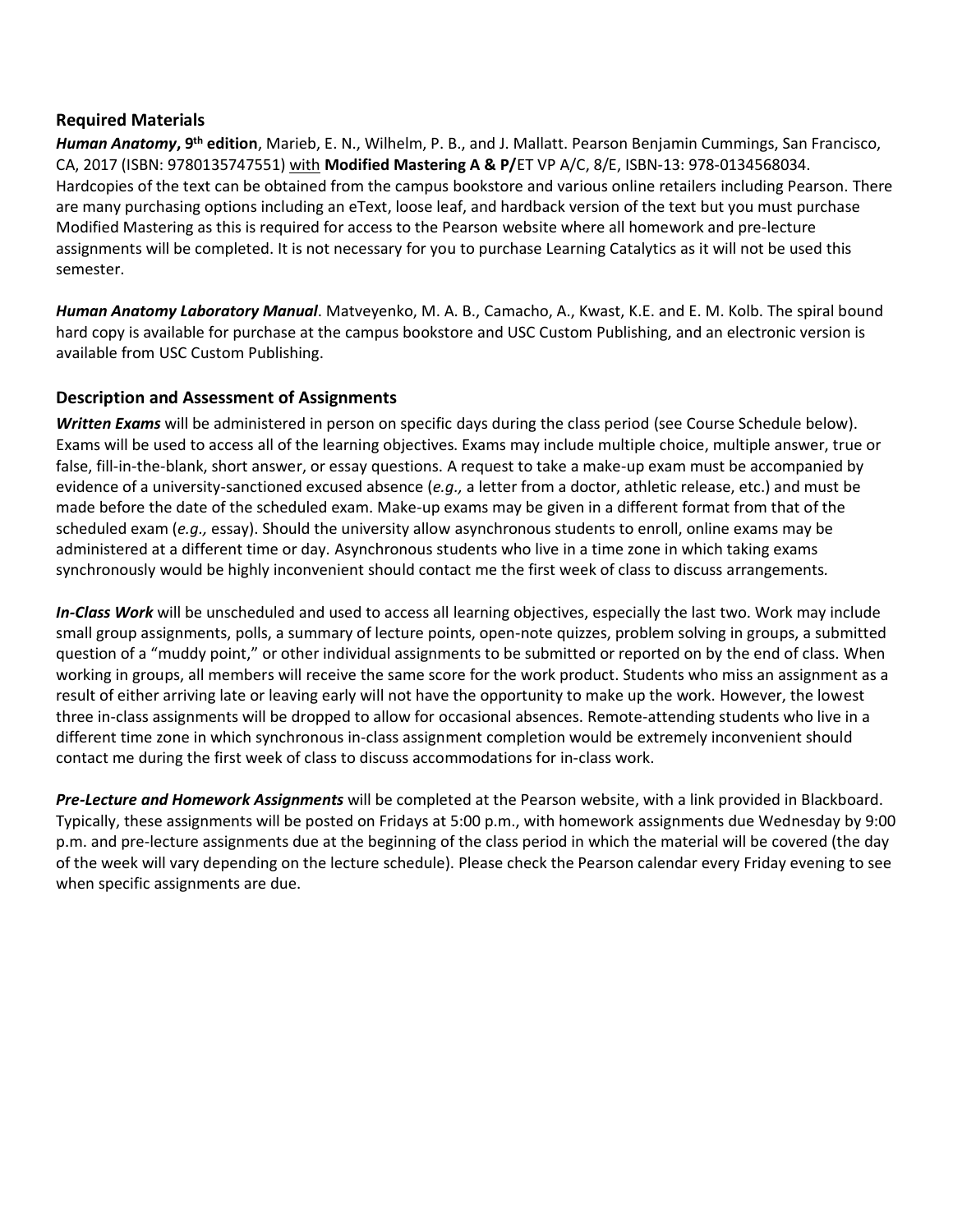## **Grading Breakdown**

| <b>Assignment</b>             | <b>Points</b> | % of Grade |
|-------------------------------|---------------|------------|
| In-Class Learning Assignments | 50            |            |
| Pre-lecture Assignments       | 50            |            |
| <b>Homework Assignments</b>   | 100           | 10         |
| Midterm Exam 1                | 120           | 12         |
| Midterm Exam 2                | 120           | 12         |
| Midterm Exam 3                | 120           | 12         |
| <b>Final Exam</b>             | 190           | 19         |
| Laboratory                    | 250           | 25         |
| Total                         | 1000          |            |

### **Grading Scale**

| <b>Letter Grade</b> | <b>Point Ranges</b> | <b>Grade Point Value</b> |
|---------------------|---------------------|--------------------------|
| A                   | $930 - 1000$        | 4.0                      |
| $A-$                | $900 - 929$         | 3.67                     |
| $B+$                | 870 - 899           | 3.33                     |
| B                   | 830 - 869           | 3.0                      |
| $B -$               | 800 - 829           | 2.67                     |
| $C+$                | 770 - 799           | 2.33                     |
| $\mathsf{C}$        | 730 - 769           | 2.0                      |
| $C-$                | 700 - 729           | 1.67                     |
| D+                  | 670 - 699           | 1.33                     |
| D                   | 630 - 669           | $1.0\,$                  |
| D-                  | $600 - 629$         | 0.67                     |
| F                   | < 600               | 0.0                      |

Individual assignments, exams and labs will be scored but not assigned a letter grade. Only the final point tally will be assigned a letter grade.

### **Late Work**

All in-class assignments will be due by the end of class and cannot be made up if missed. Similarly, all pre-lecture and homework assignments will have published due dates and will not be accepted late. However, the lowest three assignments of each will be dropped to allow for occasional in-class absences and missed pre-lecture or homework assignment deadlines.

### **Communication Policies**

Students are *strongly* encouraged to contact the instructor in regard to all matters involving course content or policy during office hours. Should you have a question about specific course content and cannot attend office hours, students are encouraged to submit their question to the course blog. Should you need to communicate with the instructor outside of class or office hours about a question other than course content, please email the instructor from your USC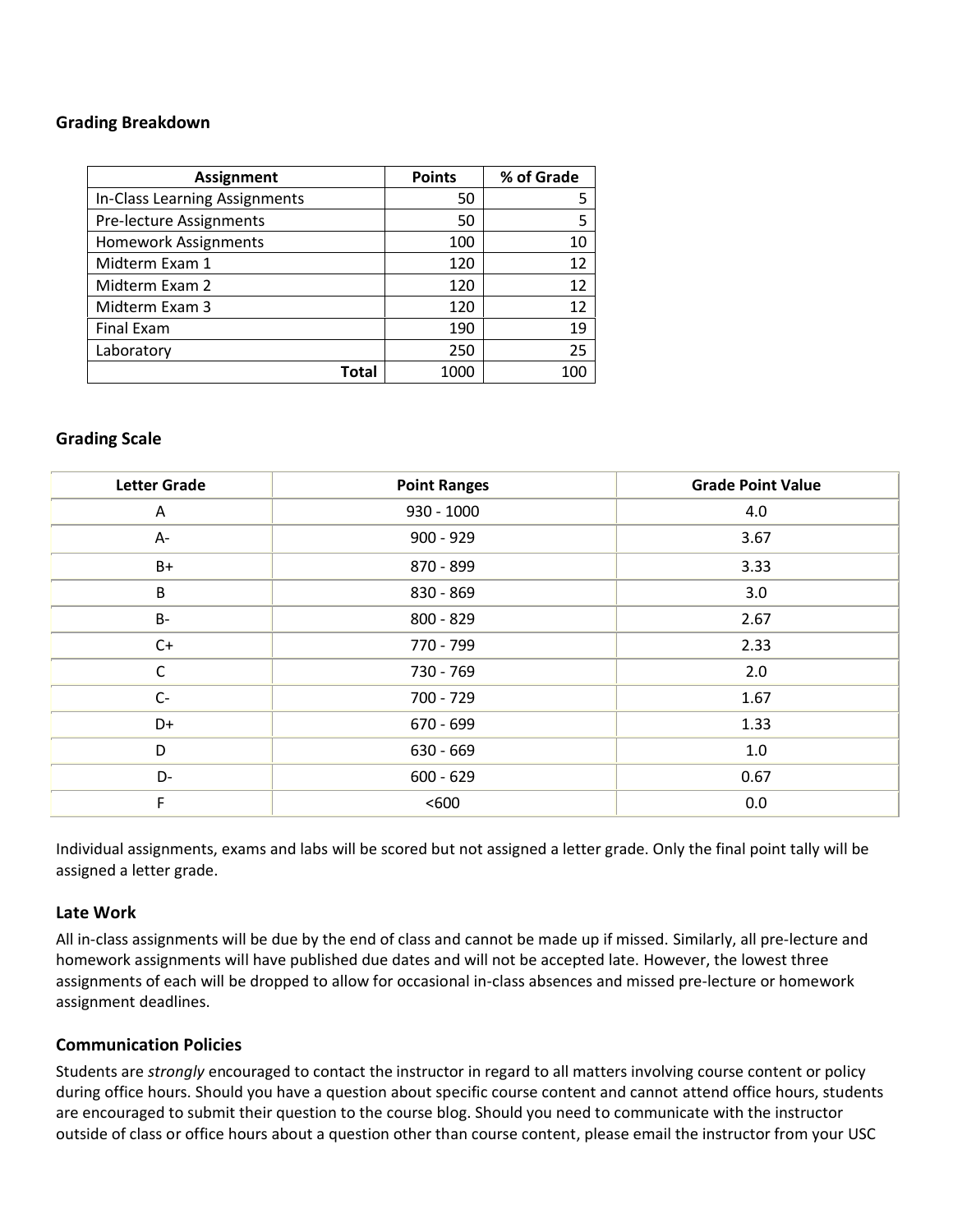email account *making sure to include in the subject line the course number and your full name* (expect significant delays or no response if this information is omitted). Simple questions will be answered by email but for more complex discussions students may be instructed to visit office hours. Best attempts will be made to answer all emails within 48 hours, 72 hours over a weekend and the work day following a holiday. Note that the instructor may not respond to nonemergency emails 24 hours preceding an exam and may not respond to emails sent from non-USC accounts.

To promote independence and critical thinking, students are encouraged to work through the following process for obtaining answers to course-related questions before contacting the instructor. First, consult the course syllabus. If you cannot find the answer you need, next please consult a classmate. If you still cannot find a satisfactory answer, email the instructor using your USC email *making sure to include the course number in the subject line.* In your email, please indicate the steps you have gone through to seek the answer for your question. Use your USC email account for all correspondence with the instructor.

# **Technology Policies**

It is expected that students will use any internet-enable device(s) to participate in activities guided by the instructor alone. Such activities include looking up terms, doing research, and completing in-class work. Please make sure all electronic devices are silenced so as not to disturb classmates or the instructor during class. Use of electronic devices for other purposes during class is strongly discouraged and you may be asked to put a device away should your instructor deem it to be disruptive. If you require an internet-enabled device, please see the "Technological Proficiency and Hardware/Software Required" section above.

# **Attendance**

Attendance is mandatory given in-class assignments cannot be made up unless a student has been excused from such an assignment due to a university-sanctioned excuse (*e.g.,* illness, religious holiday, athletic event, etc.). If remote students are allowed to enroll and if they live in a time zone in which attending class would be extremely inconvenient, they need to contact the instructor to make other arrangements for the assessment of in-class skill sets.

# **Classroom Norms**

At all times, students are expected to promote and support a positive learning environment, to listen actively and attentively, to follow best practices of inclusivity, to be respectful of the instructors' and fellow students' views and opinions, and to only provide *constructive* criticisms and critiques when asked to do so.

# **Zoom Etiquette** (if applicable)

In order to simulate an in-class-room experience during any synchronous Zoom sessions, one that promotes positive interactions and feedback to the instructor and fellow students, students are strongly encouraged to attend the sessions dressed in classroom attire and to turn on their webcams if they are located in a learning-appropriate environment. So as to circumvent Zoombombing, synchronous Zoom sessions will be password protected and students will only be allowed to enter through the USC's Blackboard site when displaying their full name as it appears in the class roster (aliases are not permitted). Microphones should be muted unless actively asking questions or involved in discussion. Inmeeting chat will likely be enabled but actively monitored for disruptive or inappropriate posts and recorded for further review. Disruptive or inappropriate behavior will not be tolerated and anyone engaging in such behavior shall be removed from the session. Should bandwidth be an issue, try joining with the video from your webcam and use your cellphone for the audio. If you have any questions or concerns about complying with these policies, please email the instructor.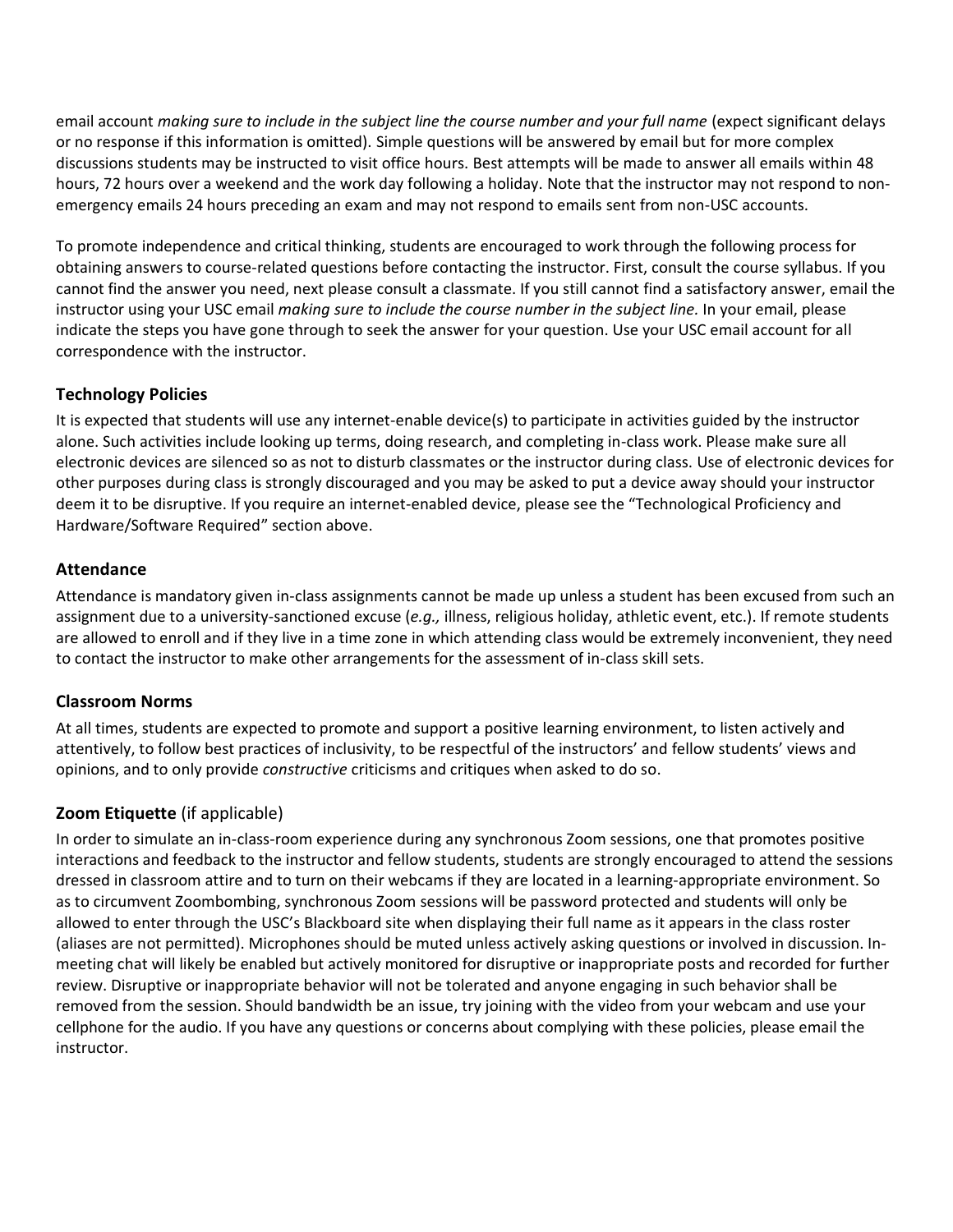## **Synchronous Session Recordings**

If we are instructed to do so by the administration, all synchronous sessions (save for office hours) will be recorded and posted on Blackboard, typically within a few hours of the session.

# **Sharing of Course Materials Outside of the Learning Environment is Strictly Prohibited**

USC has a strict policy (SCampus Section 11.12[B]) that prohibits sharing of *any* synchronous and asynchronous course content outside of the learning environment. Any student who violates this policy will be prosecuted to the maximum extent allowable by the USC Student Conduct Code, including failure of the course and suspension from the University.

*Distribution or use of notes or recordings based on university classes or lectures without the express permission of the instructor for purposes other than individual or group study is a violation of the USC Student Conduct Code. This includes, but is not limited to, providing materials for distribution by services publishing class notes. This restriction on unauthorized use also applies to all information, which had been distributed to students or in any way had been displayed for use in relationship to the class, whether obtained in class, via email, on the Internet or via any other media. (See Section C.1 Class Notes Policy).*

| <b>Date</b> | <b>Lecture Topic</b>                      | Marieb et al. (9 <sup>th</sup> ed.) |
|-------------|-------------------------------------------|-------------------------------------|
| Aug. 23     | Introduction                              |                                     |
| Aug. 25     | <b>Body Orientation and Gross Anatomy</b> | Ch.1                                |
| Aug. 27     | <b>Body Orientation and Gross Anatomy</b> | Ch.1                                |
| Aug. 30     | <b>Basic Embryology/Tissues</b>           | Ch. 3 & 4                           |
| Sept. 1     | <b>Tissues</b>                            | Ch.4                                |
| Sept. 3     | Tissues/Integumentary System              | $Ch. 4 - 5$                         |
| Sept. 6     | <b>LABOR DAY HOLIDAY</b>                  |                                     |
| Sept. 8     | <b>Integumentary System</b>               | Ch.5                                |
| Sept. 10    | <b>Bone &amp; The Skeletal Tissues</b>    | Ch.6                                |
| Sept. 13    | The Axial Skeleton                        | Ch. 7                               |
| Sept. 15    | Axial/Appendicular Skeleton               | Ch. 7 - 8                           |
| Sept. 17    | Appendicular                              | Ch.8                                |
| Sept. 20    | Joints / Articulations                    | Ch. 9                               |
| Sept. 22    | Joints / Articulations                    | Ch. 9                               |
| Sept. 24    | <b>Midterm Exam 1</b>                     |                                     |
| Sept. 27    | The Muscular System/ Skeletal Muscles     | Ch. 10 - 11                         |
| Sept. 29    | The Muscular System/ Skeletal Muscles     | Ch. 10 - 11                         |
| Oct. 1      | <b>Skeletal Muscles</b>                   | Ch. 11                              |
| Oct. 4      | <b>Skeletal Muscles</b>                   | Ch. 11                              |
| Oct. 6      | The Nervous System                        | Ch. 12                              |
| Oct. 8      | The Central Nervous System (CNS)          | Ch. 13                              |
| Oct. 11     | The Central Nervous System (CNS)          | Ch. 13                              |
| Oct. 13     | The Central Nervous System (CNS)          | Ch. 13                              |

# **Tentative Course Schedule**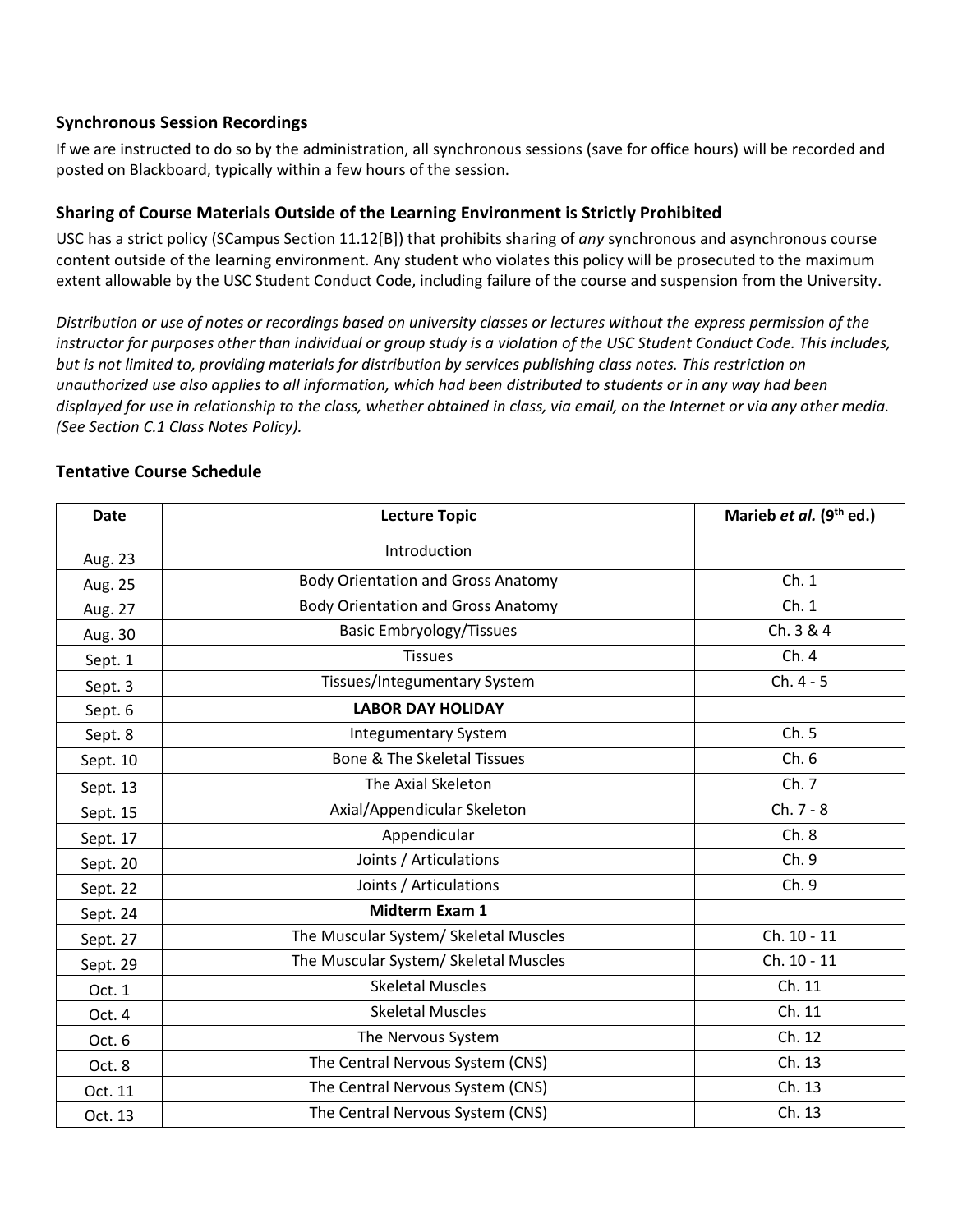| Oct. 15        | <b>FALL RECESS</b>                                               |             |
|----------------|------------------------------------------------------------------|-------------|
| Oct. 18        | The Central Nervous System / The Peripheral Nervous System (PNS) | Ch. 13 & 14 |
| Oct. 20        | The Peripheral Nervous System (PNS) / Special Senses             | Ch. 14 & 16 |
| Oct. 22        | <b>MIDTERM EXAM 2</b>                                            |             |
| Oct. 25        | <b>Special Senses</b>                                            | Ch. 16      |
| Oct. 27        | <b>Special Senses</b>                                            | Ch. 16      |
| Oct. 29        | The Endocrine System                                             | Ch. 17      |
| Nov. 1         | Endocrine / Blood                                                | Ch. 17 & 18 |
| Nov. 3         | The Heart                                                        | Ch. 19      |
| Nov. 5         | The Heart/Blood Vessels                                          | Ch. 19      |
| Nov. 8         | Blood Vessels / The Lymphatic System                             | Ch. 20 & 21 |
| Nov. 10        | The Respiratory System                                           | Ch. 22      |
| Nov. 12        | The Respiratory System                                           | Ch. 22      |
| Nov. 15        | <b>MIDTERM EXAM 3</b>                                            |             |
| Nov. 17        | The Digestive System                                             | Ch. 23      |
| Nov. 19        | The Digestive System                                             | Ch. 23      |
| <b>Nov. 22</b> | The Urinary System                                               | Ch. 24      |
| Nov 24 & 26    | <b>THANKSGIVING BREAK</b>                                        |             |
| Nov. 29        | The Urinary System/Reproduction                                  | Ch. 24/25   |
| Dec. 1         | The Reproductive System                                          | Ch. 25      |
| Dec. 3         | The Reproductive System                                          | Ch. 25      |
| Dec. 13        | 11:00 a.m. - 1:00 p.m. FINAL EXAMINATION                         |             |

# **Academic Accommodations**

Any student requesting academic accommodations based on a disability are required to register with Disability Services and Programs (DSP) each semester. A letter of verification for approved accommodations can be obtained from DSP. Please be sure the letter is delivered to the instructor as early in the semester as possible. DSP is located in Student Union (STU) 301 and is open 8:30 a.m. – 5:00 p.m. Monday – Friday. The phone number for DSP is (213) 740-0776.

# **Academic Integrity and Conduct**

Students who violate University standards of academic integrity are subject to disciplinary sanctions, including failure of the course and suspension from the University. Given that dishonesty in any form harms not only the individual but other students and the University, academic integrity policies will be strictly enforced. Please familiarize yourself with the Academic Integrity guidelines found in the current SCampus (Student Handbook).

Plagiarism, *i.e.,* presenting someone else's ideas as your own, either verbatim or recast in your own words, is a serious academic offense with serious consequences. Please familiarize yourself with the discussion of plagiarism in SCampus in Part B, Section 11, "Behavior Violating University Standards" [policy.usc.edu/scampus-part-b.](https://policy.usc.edu/scampus-part-b/) Other forms of academic dishonesty are equally unacceptable. Additional information can be found in SCampus as well as university policies on scientific misconduct [\(policy.usc.edu/scientific-misconduct\)](http://policy.usc.edu/scientific-misconduct).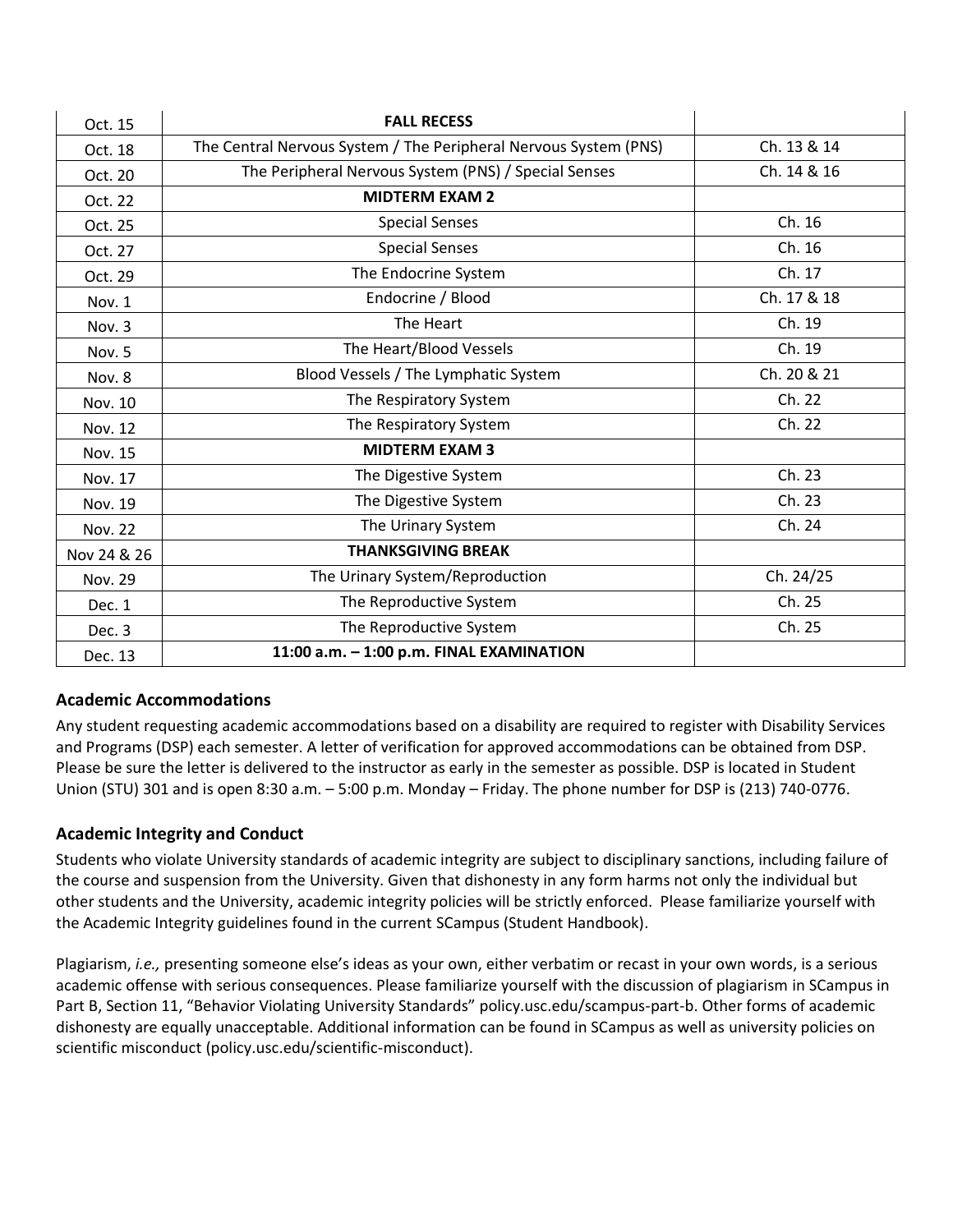# **Academic Integrity Violations**

Academic dishonesty/misconduct, e.g., plagiarism, cheating, unauthorized collaboration, etc., will not be tolerated. All academic integrity violations will result in a grade sanction and will be reported to the Office for Student Judicial Affairs. It is your responsibility to "reasonably" protect your own work from the plagiarism of others.

If plagiarism is detected on a group project, all members of the group will be held responsible.

You are expected to be familiar with the Academic Integrity guidelines found in the current SCampus. An electronic version is available at [http://usc.edu/scampus.](http://usc.edu/scampus)

## **Disruptive and Threatening Student Behavior**

Behavior that persistently or grossly interferes with classroom activities is considered disruptive behavior and may be subject to disciplinary action. Such behavior inhibits other students' ability to learn and the instructor's ability to teach. A student responsible for disruptive behavior may be required to leave class pending discussion and resolution of the problem and may be reported to the Office of Student Judicial Affairs for disciplinary action.

## **Support Systems**

## *Counseling and Mental Health - (213) 740-9355 – 24/7 on call*

### [studenthealth.usc.edu/counseling](https://studenthealth.usc.edu/counseling/)

Free and confidential mental health treatment for students, including short-term psychotherapy, group counseling, [str](https://engemannshc.usc.edu/counseling/)ess fitness workshops, and crisis intervention.

#### *National Suicide Prevention Lifeline - 1 (800) 273-8255 – 24/7 on call*

#### [suicidepreventionlifeline.org](http://www.suicidepreventionlifeline.org/)

Free and confidential emotional support to people in suicidal crisis or emotional distress 24 hours a day, 7 days a [we](http://www.suicidepreventionlifeline.org/)ek.

## *Relationship and Sexual Violence Prevention Services (RSVP) - (213) 740-9355(WELL), press "0" after hours – 24/7 on call*

### [studenthealth.usc.edu/sexual-assault](https://studenthealth.usc.edu/sexual-assault/)

Free and confidential therapy services, workshops, and training for situations related to gender-based harm[.](https://engemannshc.usc.edu/rsvp/)

### *Office of Equity and Diversity (OED) - (213) 740-5086 | Title IX – (213) 821-8298*

### [equity.usc.edu,](https://equity.usc.edu/) [titleix.usc.edu](http://titleix.usc.edu/)

Information about how to get help or help someone affected by harassment or discrimination, rights of protected classes, reporting options, and additional resources for students, faculty, staff, visitors, and applicants.

### *Reporting Incidents of Bias or Harassment - (213) 740-5086 or (213) 821-8298*

### [usc-advocate.symplicity.com/care\\_report](https://usc-advocate.symplicity.com/care_report/)

Avenue to report incidents of bias, hate crimes, and microaggressions to the Office of Equity and Diversity |Title IX for appropriate investigation, supportive measures, and response[.](https://studentaffairs.usc.edu/bias-assessment-response-support/)

### *The Office of Disability Services and Programs - (213) 740-0776*

### [dsp.usc.edu](http://dsp.usc.edu/)

Support and accommodations for students with disabilities. Services include assistance in providing readers/notetakers/interpreters, special accommodations for test taking needs, assistance with architectural barriers, assistive technology, and support for individual needs.